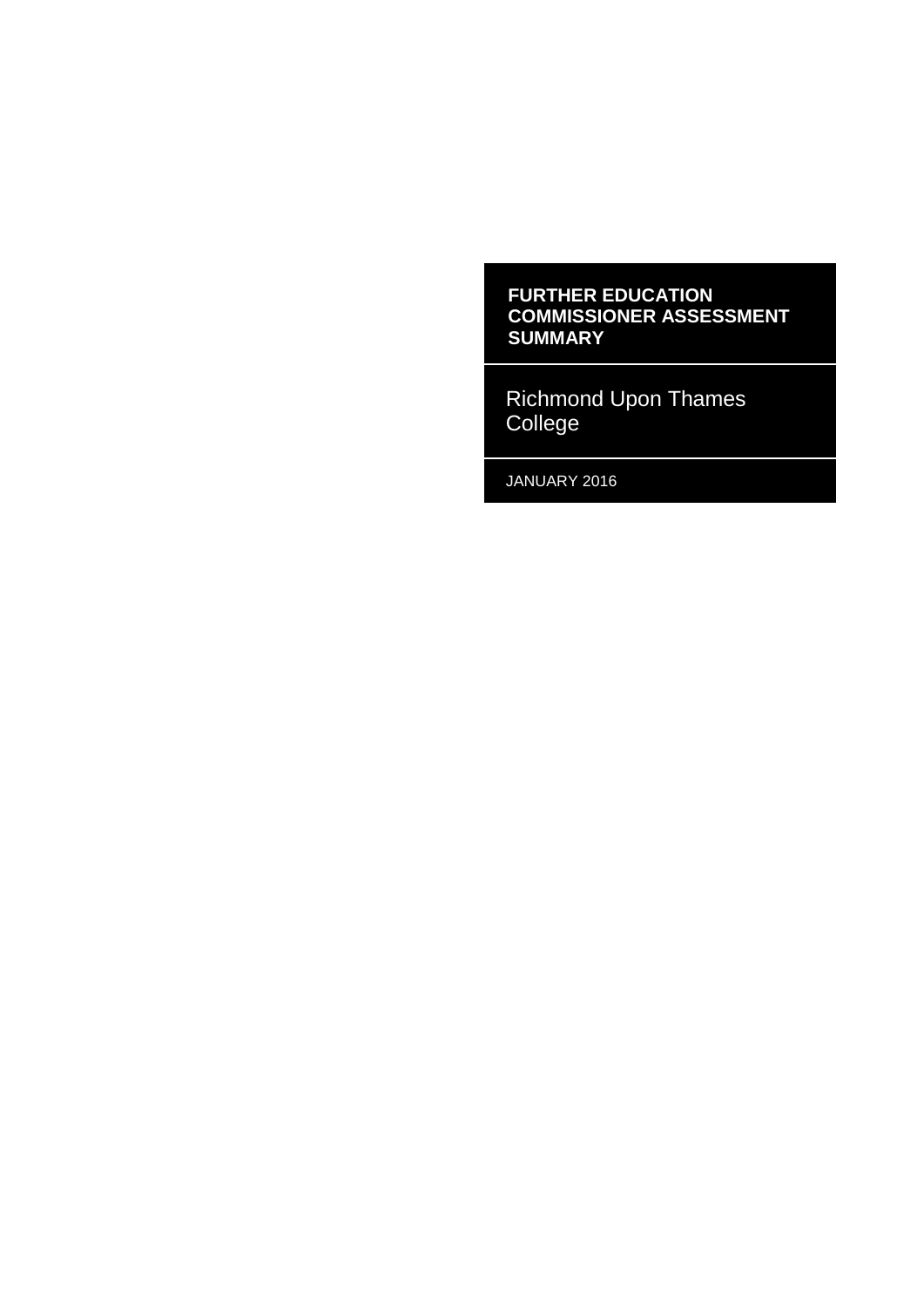# **Assessment**

### **Background**

Richmond upon Thames College is a large General Further Education college located in Twickenham. The vast majority of the provision currently caters for 16-18-year-old students on courses from entry to degree level, but with a predominance of around 80% of students following Level 3 programmes. In the last year, there has been a significant extension of the College's adult provision and Apprenticeships, as the curriculum has been focused on a more vocational offer. Learners come to the college from a very wide catchment area, with home addresses in 28 of the 33 London boroughs

Since 2011/12, six new school sixth forms have opened in Richmond, and this has resulted in a significant shift in numbers between the College and school sixth form provision. Over the last three years the number of young people resident in Richmond going to the college has dropped by 479 with a corresponding increase of 422 for those participating in school sixth forms. This loss of learners has had a material effect on the College's income.

The College is beginning to form stronger partnerships with Kingston and Carshalton College and also with Richmond Adult Community College (RACC), which is situated within a mile of the College with a view to ensuring that there is a complimentary curriculum offer.

The College campus was mainly developed in the 1930s, and is no longer suitable for modern teaching and learning arrangements. Plans to replace the campus have been considered on a number of occasions over the past 15 years, but have foundered due to lack of funds, or unfocussed leadership.

In line with its Strategic and Curriculum Plan to transform the College provision to a more vocationally orientated employability offer, the College Corporation has now developed ambitious plans for a new campus, financed through the sale of parts of the College's Estate and LEP grant funding

The scheme will deliver a completely revamped estate to include a new college with vocationally oriented facilities (including a STEM and low carbon centre, silver service dining experiences linked to retail, a spa with health and wellbeing centre, an art gallery and theatre, and a sports hub), a new Free School and a Special Needs School. The project is supported by an innovative partnership including the College, Haymarket Media Group, Harlequins Rugby Club, Clarendon School, Richmond-upon-Thames Council, Achieving for Children and Richmond upon Thames College Free School Trust.

The scheme seems to be based on sound financial principles and will result in a state of the art new campus without the College needing to incur any debt.

Following notification by the Skills Funding Agency (SFA) that the financial health of Richmond upon Thames College (RuTC) had been assessed as 'inadequate' for financial health for 2015/16, the Minister for Skills and Enterprise decided that the FE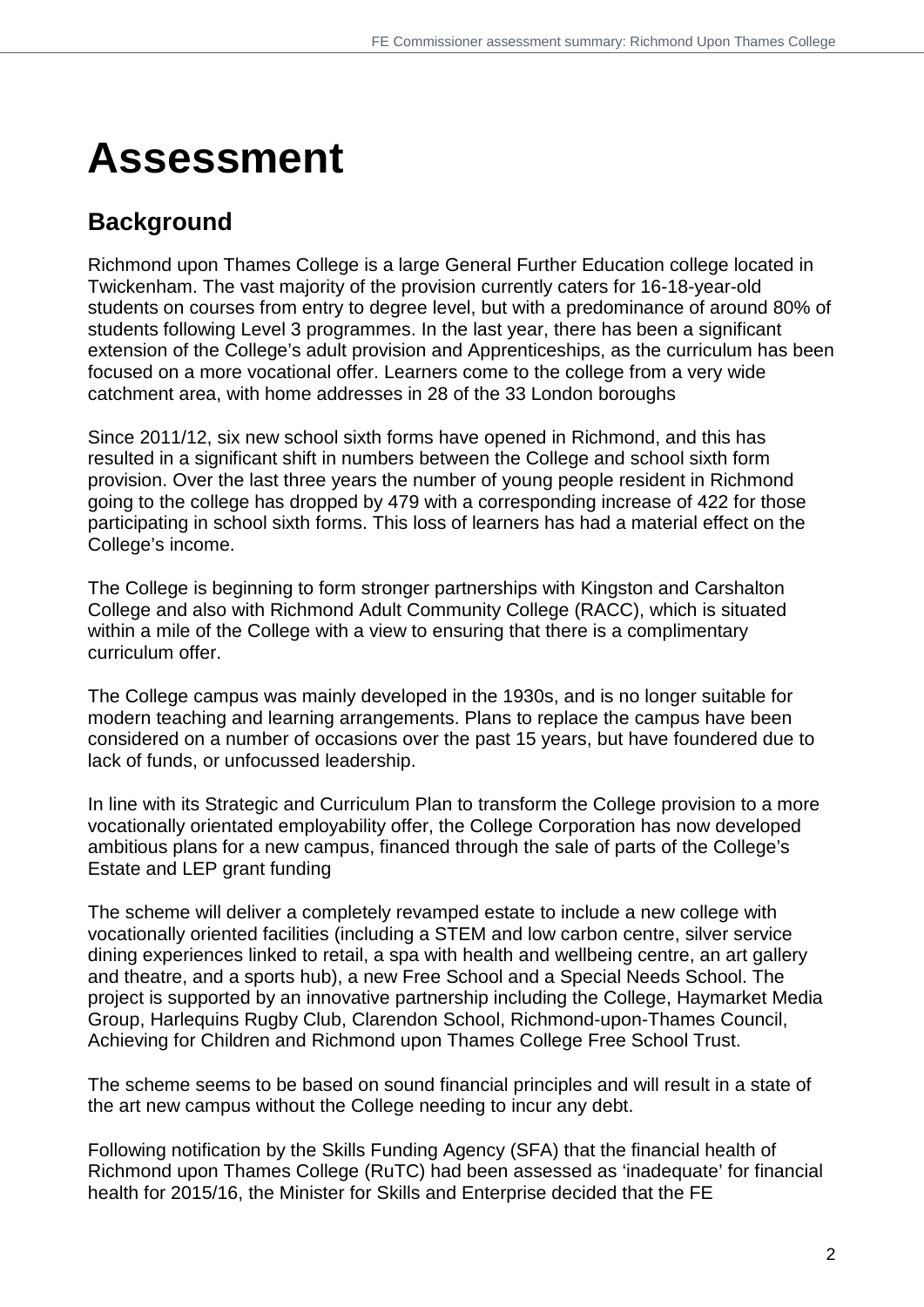Commissioner should assess the position of the college in line with the Government's intervention policy set out in Rigour and Responsiveness in Skills.

The assessment report is intended to provide written advice to Ministers and the Chief Executive of the funding agencies on:

- the capacity and capability of the College's leadership and governance to secure a sustained financial recovery within an acceptable timetable;
- any actions that should be taken to deliver a sustained financial recovery within an agreed timetable (considering the suite of interventions set out in Rigour and Responsiveness in Skills); and
- how and when progress should be monitored and reviewed taking into account the Agency's regular monitoring arrangements.

## **Assessment methodology**

A Deputy FE Commissioner, supported by an FE Adviser, carried out the assessment during the period 7th December to 11th December 2015, including two days on site at the College. They received in advance extensive briefing information provided by the Skills Funding Agency and the Education Funding Agency, as well as information provided by the College They interviewed board members, the executive team, managers, staff and students.

## **The Role, Composition and Operation of the Board**

The Corporation Chair has the experience and expertise in educational and facilities management to be able to play a leading role in the development of the College's future plans. Whist other Corporation members also have valuable skills and experience to assist the development of the College's curriculum, in our view there is a shortage of financial, commercial and capital development skills. Although membership of the Corporation has changed significantly over the last twelve months (with a turnover of around 50%), the Chair, Principal and Clerk acknowledge that there is a need for a further review of the skills base of the current Board to ensure that the Corporation has the necessary balance to carry out its duties and if necessary to replace current members whose background may not be what is currently required. There is a particular need for additional high level finance experience.

The corporation has an innovative and successful Student Liaison committee, which is an exemplar of good practice, where the Chair and other Governors and staff meet regularly with student representatives to identify issues and keep Governors informed of the student experience. Items discussed at the most recent meetings included the Learner Engagement strategy, Assessment of student work, and the impact on the student experience of the poor condition of the buildings.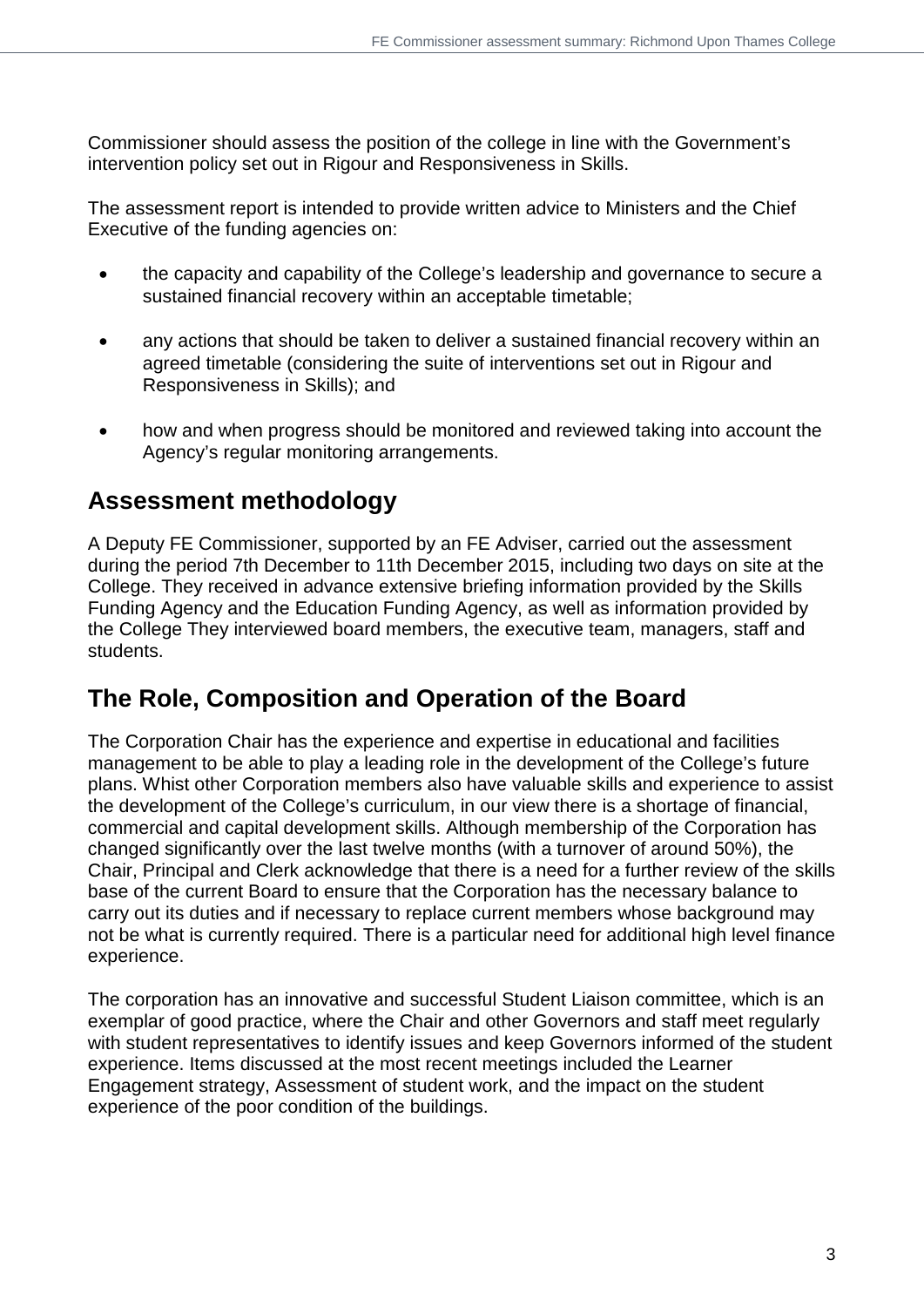### **The Clerk to the Corporation**

The Clerk to the Corporation was appointed in September 2015 replacing the previous clerk, who had been at the College for over 20 years. The new Clerk has a legal background and extensive experience of working in education, and is well qualified to provide the corporation with independent advice. As a solicitor with 15 years postqualification experience, she is well suited to identifying the type of contractual issues that will arise as part of a capital project

Papers for Board meetings are clear and well-presented and minutes of meetings since September 2015 show a clear audit trail of decision-making and also evidence of challenge and critique of the leadership team from Board members.

Given the college's present situation an updated skills/knowledge analysis and the development of a suitable training programme for Board members, particularly around FE and capital funding should be a priority.

#### **The Senior Management Team**

The Chair and corporation members took the initiative to change the College's Leadership team in 2014, and replaced the previous Principal by negotiating his early retirement, and appointing the current Principal in August 2014. The two other members of the senior team have also been newly recruited in the last 12 months. Together, with the support of the Chair and Corporation members, they have set out a new strategic plan and transformational agenda to improve the quality of teaching and learning and student success rates, while building a new campus to replace the existing 1930's 'not fit for purpose' accommodation. They are well supported by a confident and able middle management team of Curriculum Directors and Student support managers. Interviews with the staff team give credence to the notion that there has been a significant change in managerial culture and commitment over the last twelve months and a belief that the college is now on a journey of improvement.

## **The Quality of Provision**

In each of the previous Ofsted Inspections in December 2012 and May 2014 the College was awarded Grade 3 'Requires Improvement'. However, although the most recent re-Inspection in November 2015 also awarded the College a Grade 3, the most recent report found evidence of strong improvement.

Whilst overall success rates remain below national benchmarks, especially at AS level, Ofsted noted that "outcomes for learners have improved in many areas, but they remain an aspect of the College that requires further improvement."

Overall, the latest Ofsted report presents a view that significant steps have been taken, and systems put in place, which should now lead to noticeable improvements in teaching and learning and success rates in the next twelve months.

The College's strategic plan focuses on shifting a largely Academic traditional A level curriculum towards a much more Vocational offer with work based learning, employability and Apprenticeship features. There is evidence that this move has already begun and the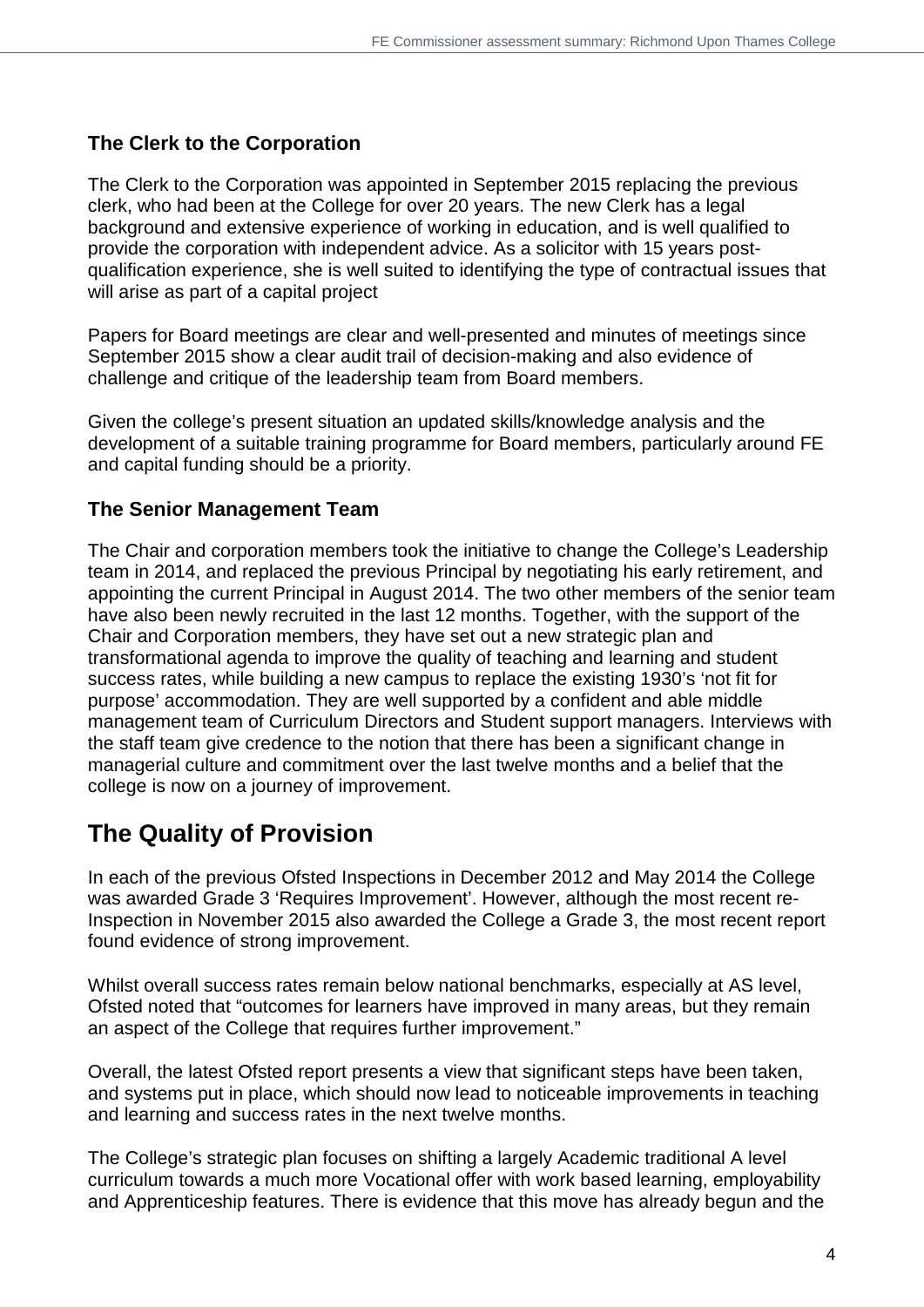strong performance in the Apprenticeship area (Ofsted Grade 2 'Good') clearly supports the view that significant further improvements in both numbers and success rates is realistic. There is also greater confidence in the current leadership to deliver measurable improved outcomes.

## **Finance**

The College has recorded operating deficits since 2011/12, due to a decline in learner numbers and subsequent reductions in income. The College's deficit remained substantial over the period 2011/12 to 2013/14, with a significant improvement in 2014/15, reflecting the impact of staff restructuring, and consequent cost reduction.

The College's financial difficulties stem from three related issues:

- increased competition from new local school sixth form provision (since 2011/12, six new school sixth forms have opened in Richmond, and it is estimated that approaching 500 students who would previously have attend the College now attend the sixth forms);
- an inability to make required improvements in the quality of provision (Ofsted grade 3s in both December 2012 and May 2014);
- an inability to develop a curriculum offer to attract more learners and compete effectively with the new school sixth forms. (The curriculum was described to us by middle management staff as being, until recently, simply a 'roll over of the previous year's offer' and 'stagnant').

It should also be noted that, during the period set out above, the College's staff cost income % has been consistently above sector norms and in excess of 70%. Reducing this ratio to the sector norm of around 65% would reduce the College's costs by almost £1m, but the College's view is that it does not wish to make significant staffing changes at the moment in advance of realigning its curriculum with the estates strategy.

Overall the College's balance sheet has been shrinking as a result of its continuing operating deficits, but supported in 2014/15 by a significant advance of funds relating to a land sale

The college's recovery plan is based on growing student numbers back up to their 2013/14 levels.

Prior to 2015/16, budgets were set on a roll-over basis, and the adjusted 'to down' to produce the projected surplus\deficit submitted to the Corporation. So, for example, the curriculum plan was simply duplicated, back office costs rolled forward and so on. The new Leadership Team, however, has introduced a process of proper examination of costs and resources to produce a budget which reflects the College's priorities, and which involves budget holders more extensively. This process is in its infancy, being the first budget that the Deputy Principal, Finance & Resources has led. More needs to be done, but in our view the College is embarking on the right processes.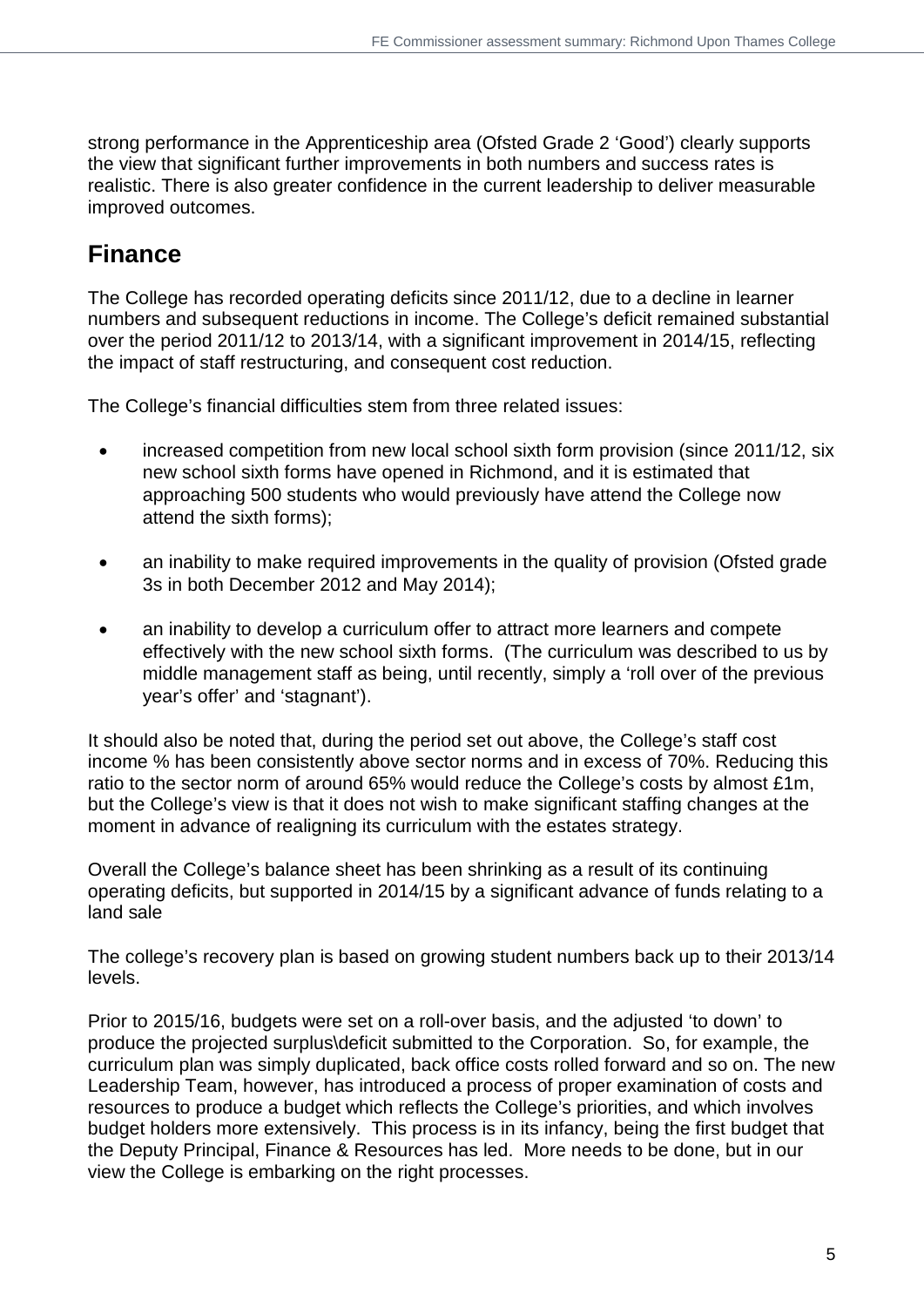There is no evidence from the work of either the College's internal or external auditors that that the financial record keeping of the College's affairs is anything other than thorough. Since the appointment of the new Deputy Principal Finance and Resources financial reporting has also improved considerably. It could be argued that what is currently presented to governors contains too much detail (the income and expenditure analysis spreads over two complete pages, for example), but this is offset by the inclusion of a half page executive summary, which brings all the information together. We recognise that the development of the Finance Report is work in progress, given the newness of the Senior Leadership Team. In our view, future developments should include more use of graphics, charts and traffic light ratings, particularly for those Governors who are less familiar with accounting tables than others.

Budget holders receive detailed monthly information about the performance of their cost centres. There is now an increased focus on the profitability (measured by EBITDA) of curriculum areas, which is discussed at regular Financial Reviews with Curriculum Directors. There is evidence that action is taken as a result of these reviews so that, for example, classes are combined where student numbers are low.

In our view, the level of resources devoted to finance is appropriate to a college of Richmond's size and a team with a qualified accountant and two qualified technicians should have sufficient professional expertise to meet the College's needs. The performance of the team has not been criticised in the work of either the internal or external auditors over the three year period we examined.

The specific wording of the auditor's annual report relating to the last three years' work varies as the Audit Code of Practice has changed, but the overall conclusion in each case has been that the College has an adequate and effective framework for risk management, internal control and governance.

The College has also received has unqualified audit reports for the past three years However, the auditors have raised the issue of the College being a 'going concern' in the audit reports for 2013/14 and 2014/15. The 2014/15 report for example refers to the need to bring to members' attention the details of the circumstances relating to the going concern position as described in the principal accounting policies in view of their significance. The report states that "the College has a reasonable expectation that it has adequate resources to continue in operational existence for the foreseeable future and for this reason will continue to adopt the going concern basis in the preparation of its Financial Statements." In essence, this statement is alerting members of the Corporation to the need to keep the going concern issue under active review.

## **Conclusions**

In reaching conclusions of our assessment, there are two separate, but related, issues to consider:

• can the College's financial health be restored in the way forecast in its financial plans and set out in its strategies? This is the direct content of our terms of reference; and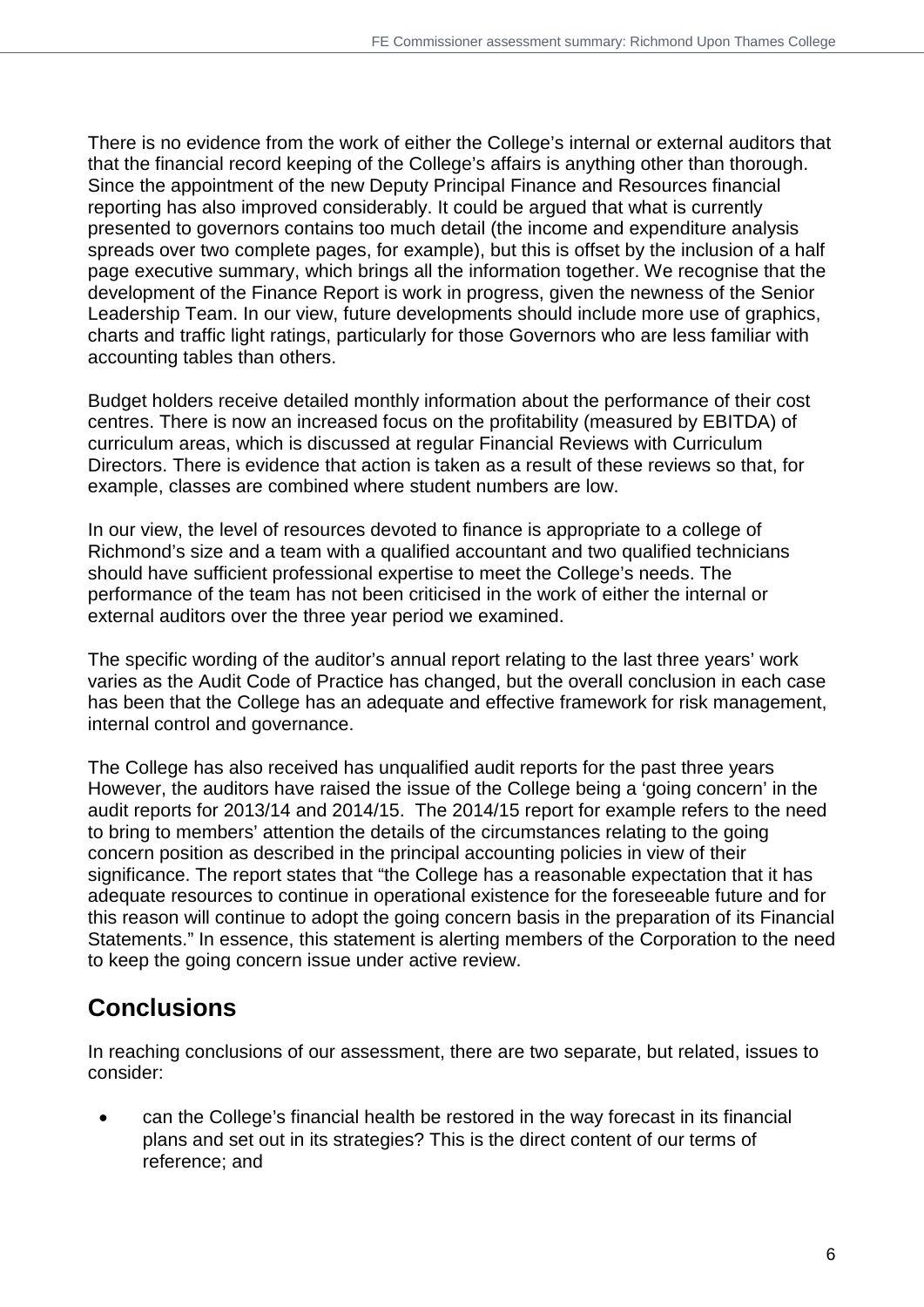is it prudent for the capital redevelopment to proceed, given the College's current financial position?

To take the second issue first, it seems to us that the upside of the development significantly outweighs any downside. If the development proceeds:

- the College campus (which is increasingly unfit for purpose) becomes renewed and employer focused;
- the campus size is reduced, cutting its running costs;
- the local authority secures the land it needs for a special needs school;
- a free school secures the land it needs;
- much needed housing development in the locality takes place.

All of this can take place without the College incurring any debt, as the costs are largely met from land sale proceeds and LEP funding.

The downside would be that the new campus would be under-utilized if the College fails to secure its recruitment targets. In those circumstances, it is at least possible that other educational use could be made of the buildings.

So far as the first issue is concerned, there are two variables to consider:

- the capacity and capability of the College's leadership and governance
- the realism of the College's forecasts and plans

For the first of these, we have concluded that the College's leadership and governance does have the capacity and capability to deliver financial recovery, subject to the recommendations we have set out below.

For the second, we believe that:

- the re-design of the curriculum
- the energy, dynamism and professionalism of the new leadership team
- demographic changes which increase the size of the local 16-18 cohort from 2018 onwards
- the inevitable 'pull' of new state of the art facilities will combine to make it more likely than not that the College can deliver its plan.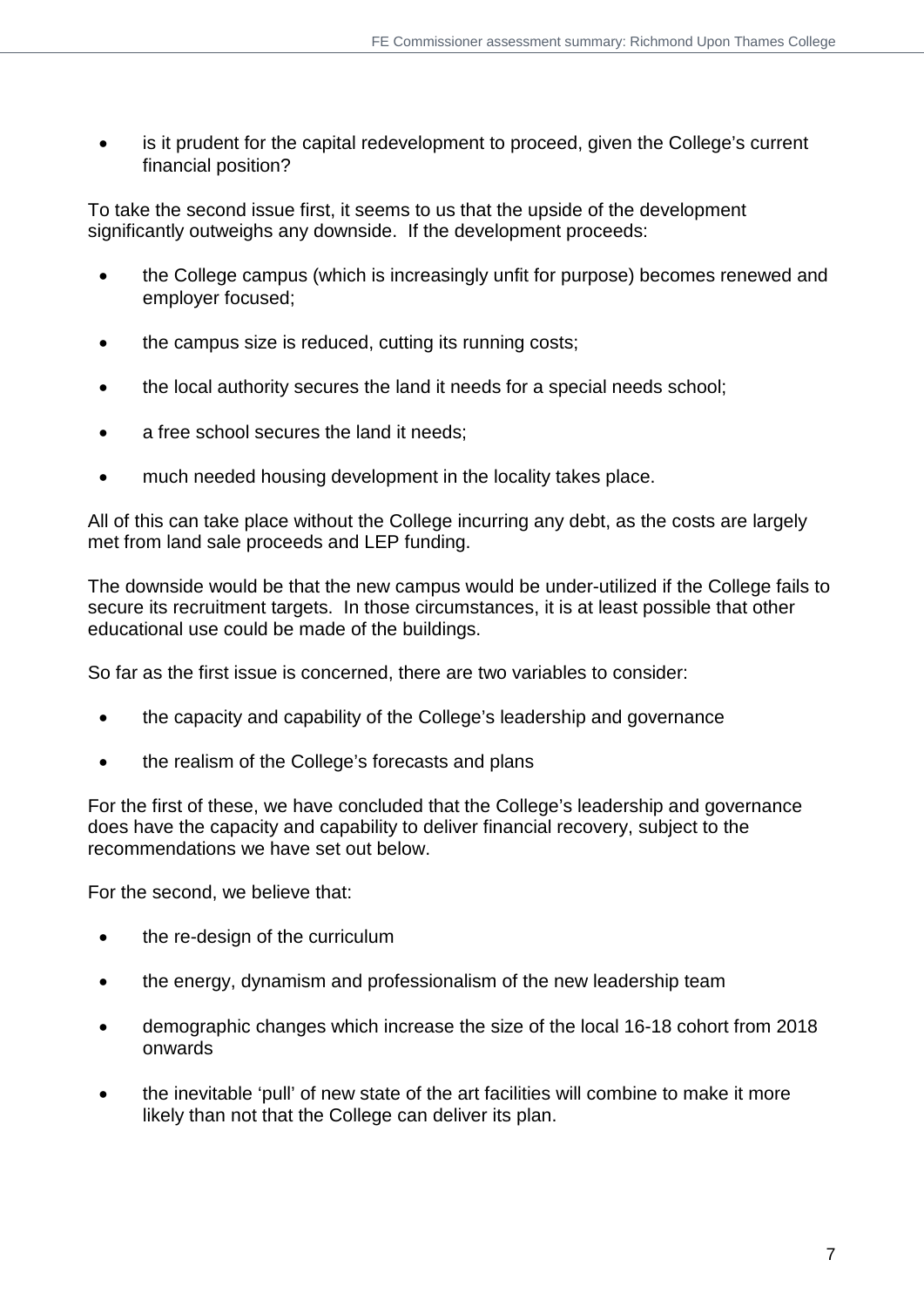## **Recommendations**

- 1. The College should proceed with a 'College-led' recovery process.
- 2. In parallel to this process the College will be expected to participate in the national programme of area-based reviews designed to review 16+ provision. The programme will, in due course, focus on reviewing provision in the south and west London areas and this will provide an opportunity for the College to engage with other local provision and to play an active part in helping to improve education and learning opportunities and outcomes for its students.
- 3. The Chair and Corporation should refresh the membership of the Board with new members bringing in financial and capital development expertise. The Chair will be required to have or acquire the skills necessary to effectively lead the Corporation and support the college-led recovery process.
- 4. The Principal is dealing with a number of complex financial, capital and staffing issues, and given his short experience in some aspects of these roles, professional mentoring and advice should be a key part of the Board's support for the Chief Executive role over the next year.
- 5. Given the college's present situation an updated skills/knowledge analysis and the development of a suitable training programme for Board members, particularly around FE and capital funding should be a priority.
- 6. Given the need to improve the College's short-term financial position, and given the high staff costs: income ratio, the College should re-visit its decision not to take forward further staff restructuring during 2015/16.
- 7. The college should move towards adopting benchmark indicators on how the college performs compared against other colleges on a range of costs/measures. Setting the individual college indicators against the sector as a whole will provide some context to its performance.
- 8. The College will need to consider the position of its capital redevelopment plans in the light of the forthcoming area-reviews. Any College decisions relating to the use of its estate and related resources should be managed in line with the outcomes of the area review.
- 9. The college should ensure that it adheres to the arrangements set out in the Financial Planning Handbook to allow the effective monitoring of the financial health of the college.
- 10. An FE adviser should continue to monitor and review progress on a regular basis, with a stocktake assessment by the FE Commissioner in April 2016.